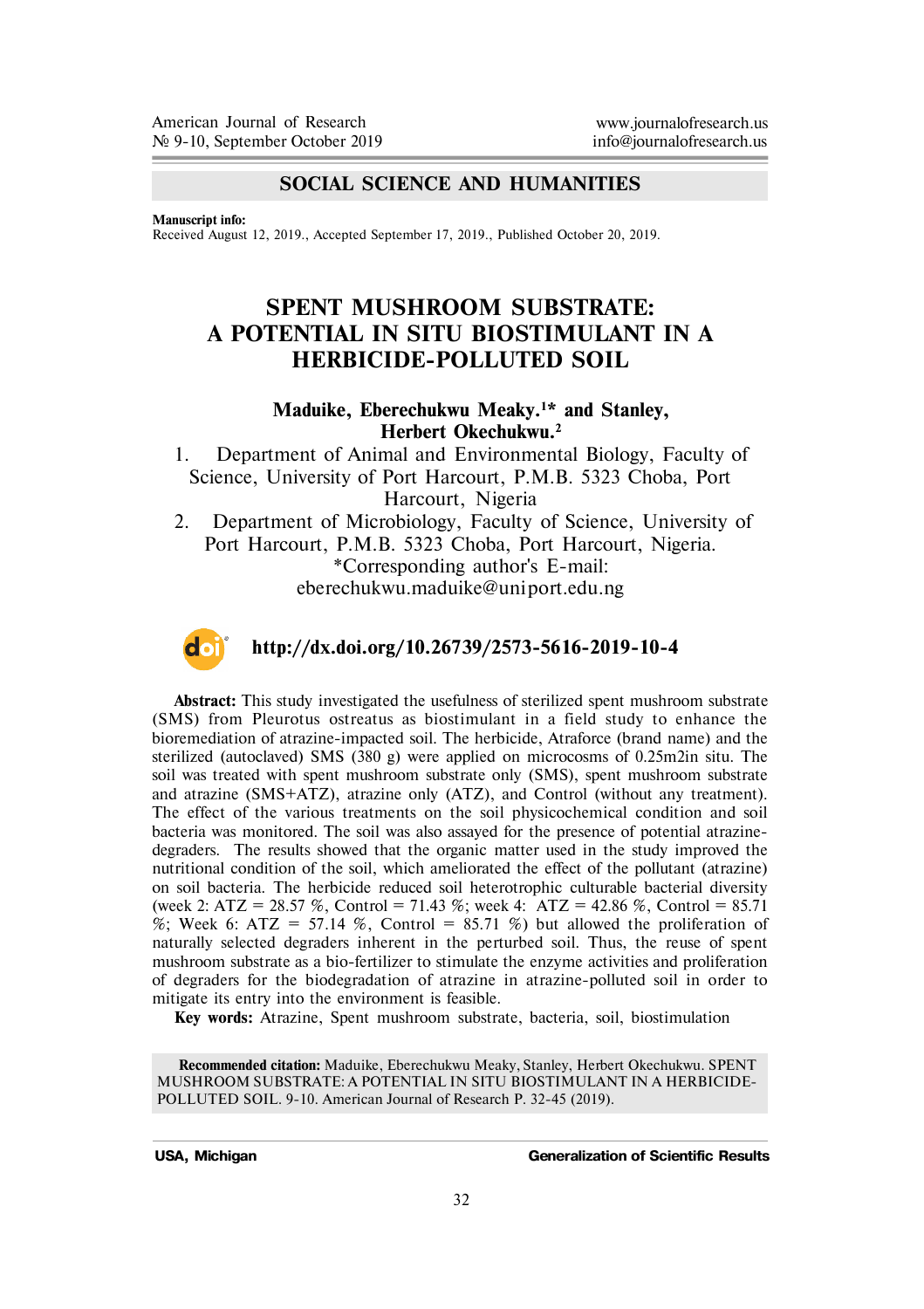#### **Introduction**

Pesticide application with the aim of improving productivity of agricultural products is a common practice in recent times. In particular, herbicides which are used for the control of weed in farmlands, gardens and fields around inhabited buildings enter into the environment after application. Most of these herbicides are afterward found in the soil, water, and atmosphere or in the harvested plant produce (Kudsk and Streibig, 2003). Upon entry into the environment, these agro-chemicals may persist in the biosphere (e.g. soil), whereby becoming immobile on soil particles and become components of the food chain (Guthrie and Davis; 1985). As a result of the general use of these herbicides over a long period of time, their effects have been observed as a result of the accumulation of the residues in the environment, where they cause severe pollution in the ecosystems and harmful disruption of the biota (Parsons and Witt, 1989).

Atrazine (2-chloro-4-ethylamino-6-isopropylamino-s-triazine) is a pre or post-emergence herbicide which has been con firmed to have deleterious effect on none target organisms like soil macro and microorganisms (Stanley et al., 2013), aquatic organisms, man and other animals (Atrazine Risk Characterization Document California Environmental Protection Agency, 2001). When atrazine and its degradation products get into living tissues of animals either

through ingestion, inhalation or through the food chain, clinical signs of acute toxicity which may be encountered include muscle weakness, facial swelling, constricted pupils, nasal discharge, decreased activity, salivation, weight loss, e.t.c.Chronic toxicity observed in experimental animals like dogs, mice, and rats showed reduced body weight and food consumption, haematological abnormalities, inflammatory changes in mammary gland, kidney, urinary bladder, heart, skeletal muscle, prostate or eve. Changes in reproductive hormone levels and estrus cycles were also detected (Atrazine Risk Characterization Document California Environmental Protection Agency, 2001). Thus, improved techniques to increase atrazine removal from the soil through biodegradation become imperative in other to reduce its natural halflife in the soil and 'leaching window'.

In 2014, Delgado and Eymer studied the use of spent mushroom substrate (SMS) as a biostimulant to improve microbial activities which enhanced the bioremediation of polluted soil. Earlier researchers have also proved that the SMS has the potential to enhance the bioremediation of several grades of agro-chemicals due to its rich organic matter, near neutral pH, moderate nutrient composition, presence of beneficial microorganisms, ability to improve soil structure, ability to reduce soil surface crusting and compaction, and increase microbial activity (Pill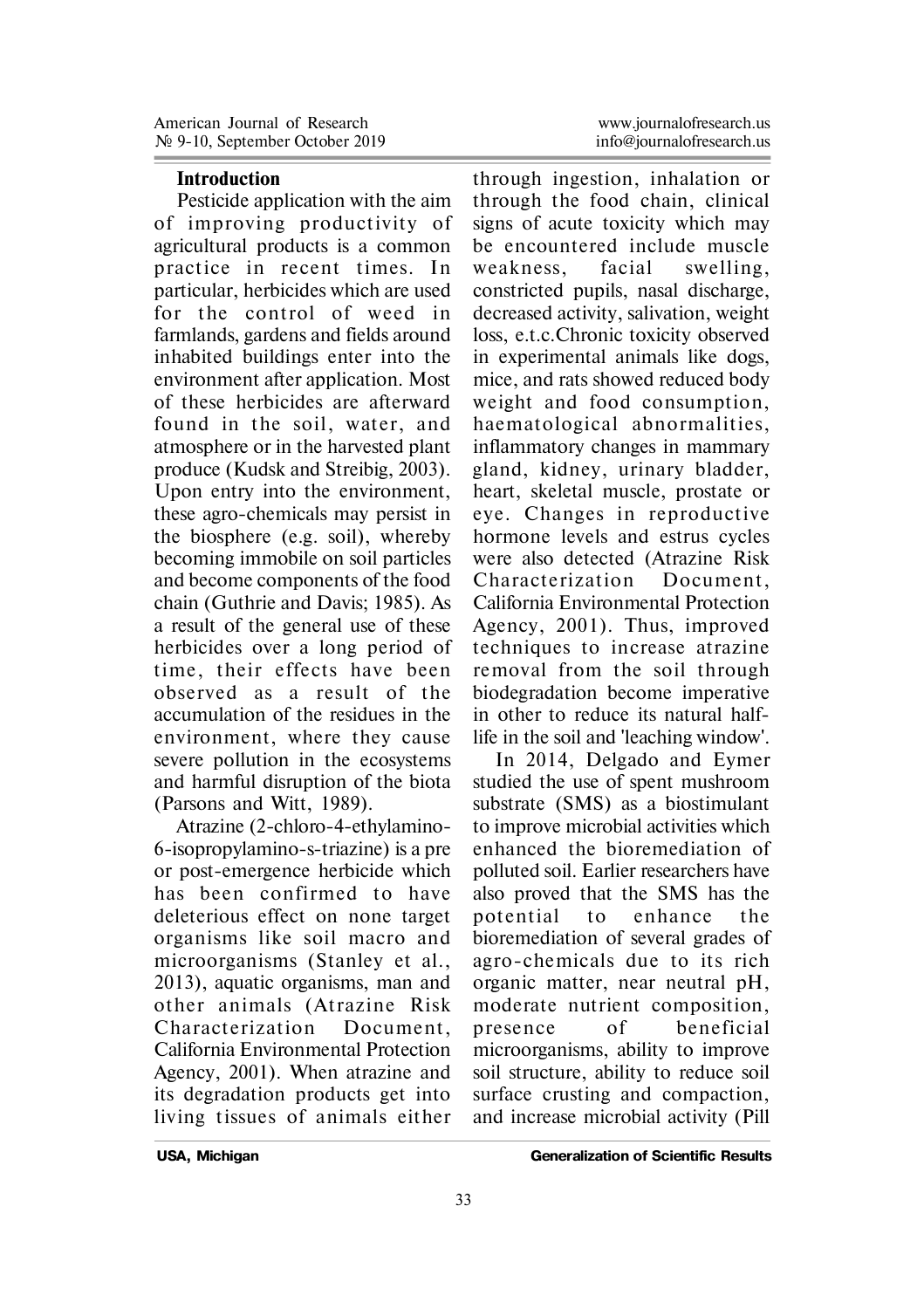et al., 1993; Ahlawatet al., 2010; 2011). Studies have confirmed the possibility of herbicide (atrazine) degradation by bacteria. Degradation of atrazine has been associated with bacteria in the genera Agrobacterium (Devers et al., 2007), Pseudomonas  $(Hernander et al., 2008).$ Chelatobacter, Arthrobacter  $(Rousesaux et al., 2001).$ Rhodococcus (Behki et al., 1993), Nocardia (Giardi et al., 1985), Acinetobacter (Mirgain et al. , 1993) and Rhizobium (Bouquard et al., 1997). Some of these organisms degrade atrazine partially (Wang et al., 2011; Strong et al., 2002), while others have the capability to mineralize it (Wackett et al., 2002; Yang et al., 2010). In most mushroom farms in Nigeria, the spent substrate is dumped as waste after their use as substrate for growing mushroom (e.g Pleurotus ostreatus). In order to manage the waste, its use in bioremediation as a biostimulatory agent becomes necessary. Therefore, this research work was aimed at improving the soil condition of atrazine-polluted soil through biostimulation using spent mushroom substrate and monitoring their effect on the total culturable heterotrophic bacterial population, diversity and isolation of atrazine degraders within the impacted soil.

#### **MATERIALS AND METHODS Spent mushroom substrate and Herbicide used**

The spent mushroom substrate used for this study was collected from the Faculty of Agriculture Demonstration Farm, Choba Park,

University of Port Harcourt, Nigeria where the edible mushroom Pleurotus ostreatus is cultivated. The basic proximate mineral element composition of the SMS usedwas determined using standard laboratory techniques. The herbicide (atrazine) used in this study was purchased from an agro-chemical store in Port Harcourt, Rivers State, Nigeria. It contains 50% SC atrazine as the active ingredient. The herbicide was p repared according to manufacturer's guidelines and the protocol proposed by Pal and Das Gupta (1994) was also adopted.



# **Figure 1: Dried spent mushroom substrate**

## **Experimental site description**

The experimental site was situated at the Research Farm of the Faculty of Agriculture, University of Port Harcourt. The total area of the experimental site was 123.5m2. The study area was further divided into twelve (12) smaller square blocks of 0.5m (microcosms) at 3m apart from each other (3 rows; 4 columns). The global positioning system (GPS) of the site is Latitude 4.908428 (4°54' 30.34'' N) and Longitude 6.923089 (6°55' 23.11'' E).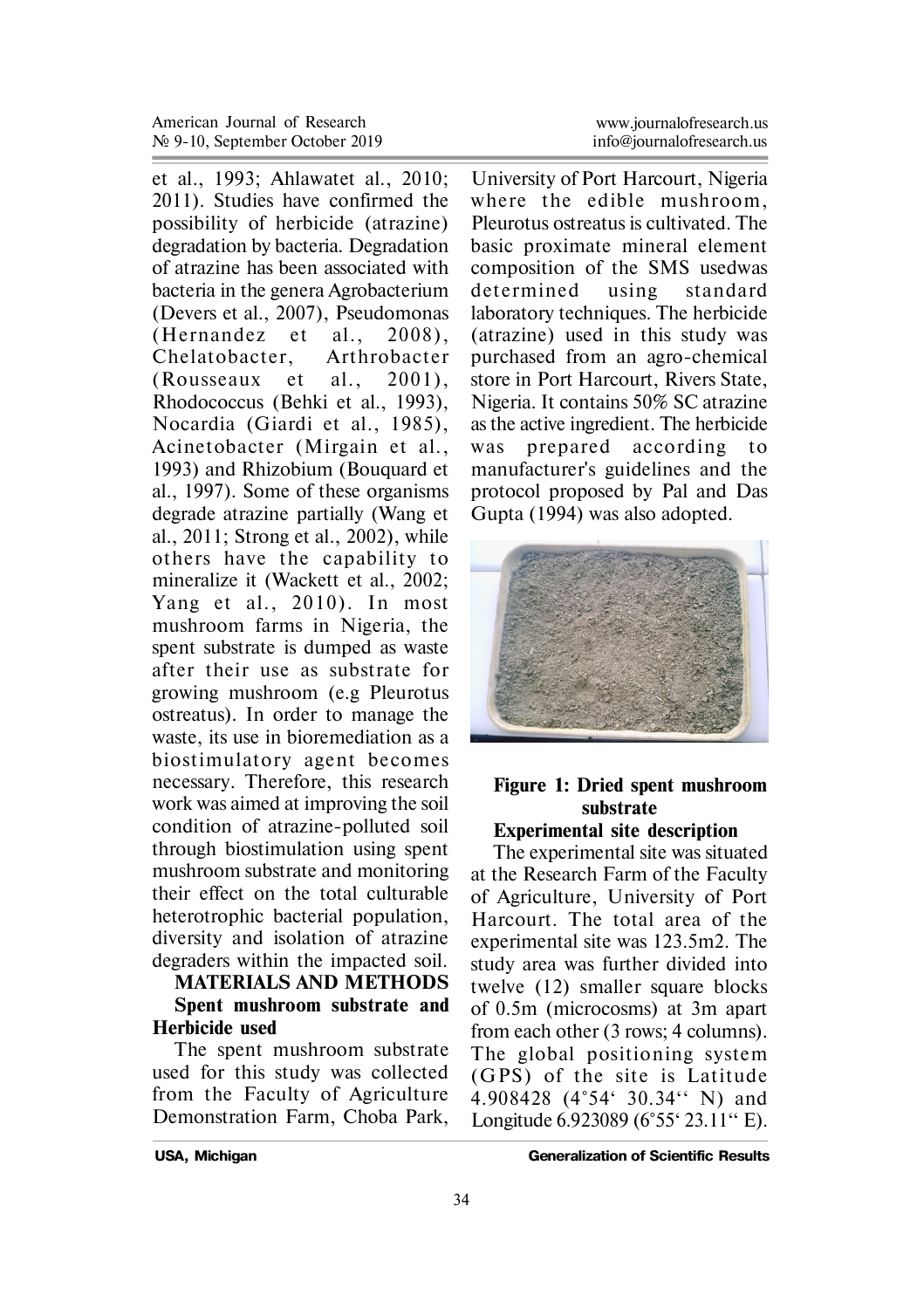The temperature of the soil ranged between 26 and 27°C throughout the study period in all the treatments. This study was carried out during the rainy season.

### **Experimental design and soil treatment**

Each of the microcosms (area of 0.25m2 each) were first treated with the dried, sterilized (to prevent microbial interference from the organic wastes) SMS. After seven (7) days, atrazine was applied at manufacturer's recommended rate. The treatments applied in this study were: atrazine only (ATZ); spent mushroom substrate (380g) and atrazine  $(SMS+ATZ)$ ; spent mushroom substrate (380g) only (SMS). There was "CONTROL" in which no treatment was applied. Each treatment and the control were made in three replicates. Plants/weed were completely removed from each of the microcosms to avoid phytoremediation. The completely randomized block design (CRBD) was used in this study.

#### **Samples collection**

A composite soil sample (10cm depth) was first taken to determine the bacterial and physicochemical condition of the soil within the study area before treatment. Samples from each treatment and control were collected fortnightly for 6 weeks. Samples collected were properly mixed and characterized to determine the soil physicochemical properties and bacterial population/ diversity response to atrazine treatment and amendment with the organic waste.

#### **Isolation and characterization of total culturable bacteria**

The isolation and enumeration and of total culturable bacteria were achieved by using the spread plate technique on Nutrient agar (NA) medium. Isolated bacteria were characterized based on cultural characteristics, staining and biochemical reactions with reference to the Bergey's manual of systematic Bacteriology (1984).

## **Growth and degradation studies**

Citrate-Atrazine (Cit-Atz) medium which contained 1.0g sodium citrate (C6H5Na3O7), 0.5g Magnesium sulphate heptahydrate (MgSO4.7H2O) , 0.5g Calcium chloride Anhydrous (CaCl2), 1.0g Di-Potassium Hydrogen Orthophosphate 3Hydrated (K2HPO4), 1.0g Manganous sulphate H2O (MnSO4), 0.4g Cupric sulphate (CuSO4.5H2O), 100mg/L atrazine, and 1L distilled water was used for the degradation study (modified Czapek Dox Agar;Udikovic et al.2003). The Sodium citrate was the sole carbon source while atrazine was the only nitrogen source in the medium. The agar medium of the above composition was made by adding 16g agar per litre to form Cit-Atz agar. To isolate atrazinedegrading bacteria, 0.1g of nystatin was added into 1L of media to knockoff fungal contamination (Hui et al., 2013). One gram of soil sample from each microcosm treated with atrazine was added to 10ml of mineral salt medium (MSM) (with no atrazine, and antibiotics) in sterile test tubes and vortexed for 1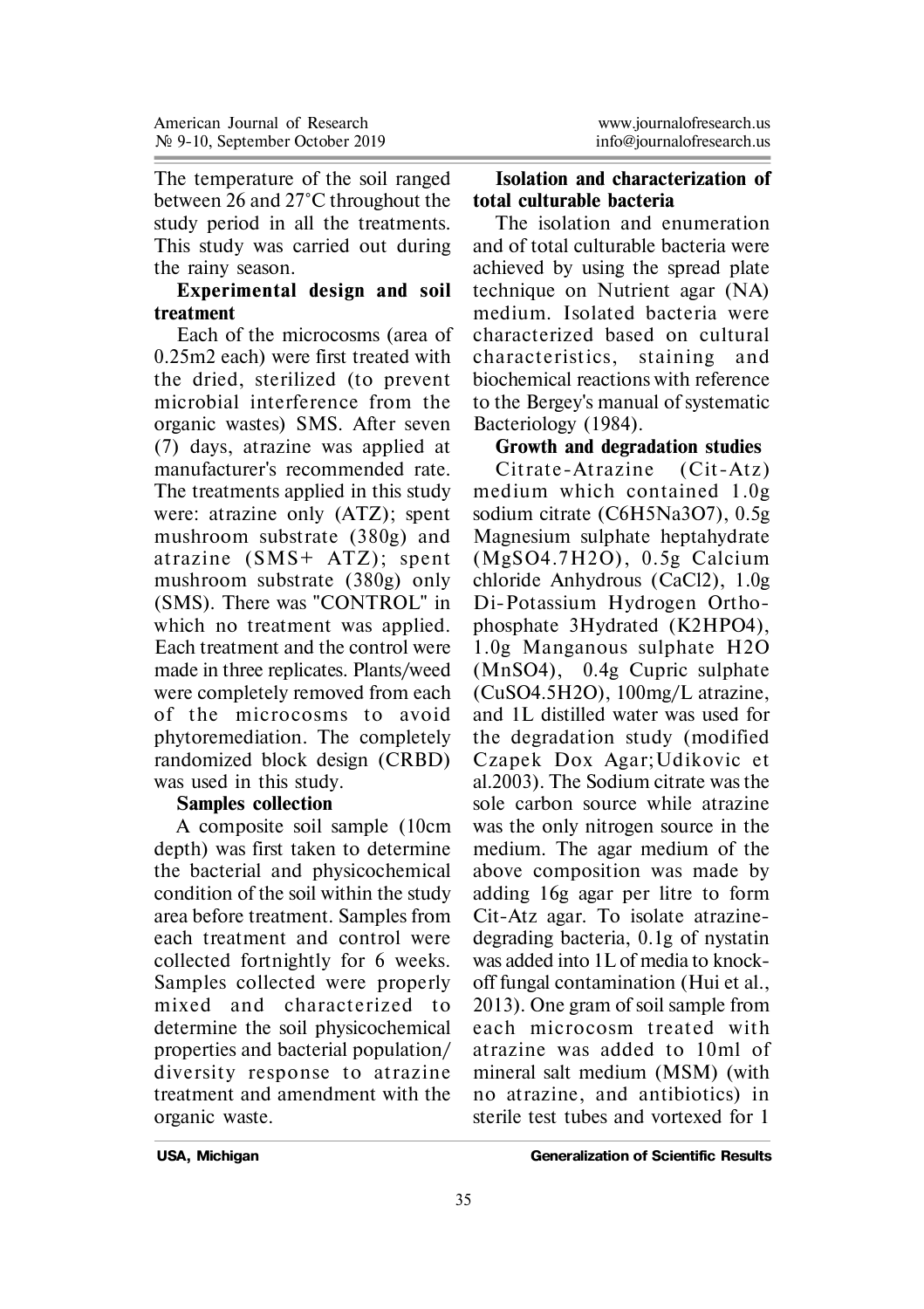minute. Equal volume of 1ml slurry was taken and was added into 250ml Erlenmeyer flask containing 50ml of Cit-Atz medium containing nystatin. The inoculated flasks were incubated at 30°C and isolation of degraders was made at 2 days interval for 10 days.

### **Isolation of atrazine degrading bacteria**

Atrazine degrading bacteria were isolated with the Cit-Atz agar using the spread plate method. Aliquot (0.1ml) of each culture from the degradation study was inoculated in Cit-Atz agar appropriately. Isolation of atrazine degrading bacteria was realized by inoculating the cultures on Cit-Atz agar containing nystatin. The inoculated plates were incubated

at 30°C and were observed daily for growth for ten days.

#### **Soil pH**

The soil pH of the treated and untreated soil was analyzed using standard analytical technique.

### **RESULTS**

Characterization of study site and the organic waste (SMS) used

Table 1 revealed the prevailing physicochemical status of the experimental site before the commencement of the study. This is necessary in order to ascertain possible alteration in soil condition as a result of the treatments.

The basic proximate mineral element composition of the spent mushroom substrate used for the study was also determined (Table 2).

|  |  | Table 1:Soil Physicochemical condition of study site before treatments |  |  |  |  |  |  |
|--|--|------------------------------------------------------------------------|--|--|--|--|--|--|
|--|--|------------------------------------------------------------------------|--|--|--|--|--|--|

| <b>Parameters</b>                     | Quantity   |
|---------------------------------------|------------|
| Moisture content $(\% )$              | 69.46      |
| Organic carbon $(\%)$                 | 3.46       |
| Total nitrogen $(\% )$                | 0.16       |
| Available phosphate (ppm)             | 373.70     |
| pН                                    | 6.05       |
| Particle size of soil                 |            |
| Sand $(\% )$                          | 46.80      |
| $Silt (\%)$                           | 26.00      |
| Clay $(\% )$                          | 27.20      |
| Soil type                             | Sandy loam |
| <b>Exchangeable cations (cmol/kg)</b> |            |
| Ca                                    | 14.44      |
| K                                     | 6.07       |
| Mg                                    | 5.07       |
| Na                                    | 5.80       |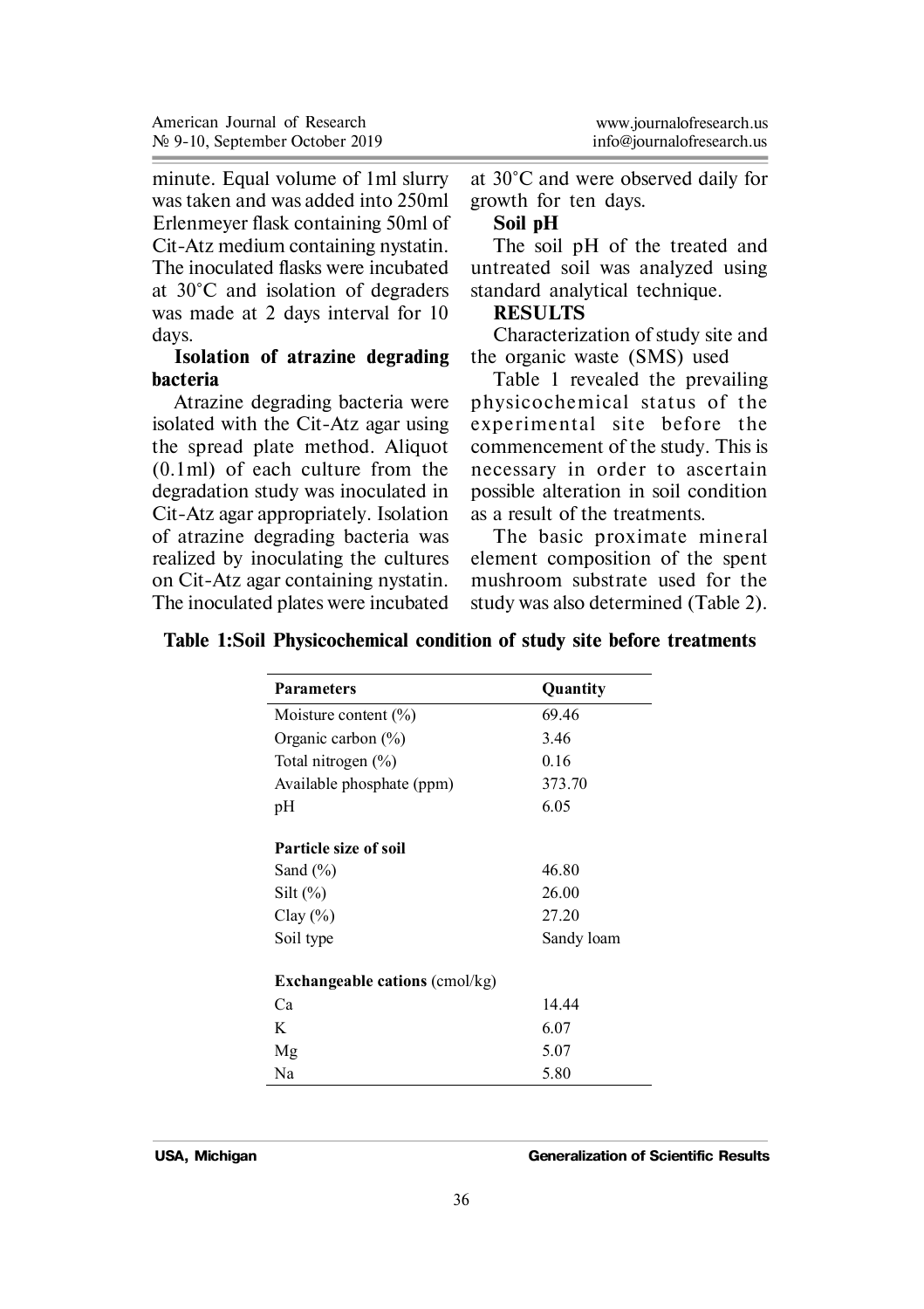#### **Table 2: Basic proximate mineral element composition of the spent mushroom substrate used**

| N<br>(%) | $(\%)$ |              | C P K Ca Mg Na Zn Cu<br>(ppm) (mg/kg) (mg/kg) (mg/kg) (mg/kg) (mg/kg) (mg/kg) (mg/kg) (mg/kg) |       |           |      |      | Fe   | Mn   |
|----------|--------|--------------|-----------------------------------------------------------------------------------------------|-------|-----------|------|------|------|------|
| 9.26     |        | 70.02 267.25 | 67.34                                                                                         | 22.61 | 6.47 2.79 | 0.20 | 0.17 | 4.34 | 0.42 |

The mean organic carbon content, total nitrogen content and available phosphorusof the soil under studywas assessed after the treatments. This was done to determine observable alterations caused by the treatments as compared with the control (untreated) microcosm (Figures 2 and 3).



**Figure 2: Effect of the treatments on the mean organic Carbon content and total Nitrogen content of the soil**



**Figure 3: Effect of the treatments on the mean available phosphorus of the soil**

A total of four treatments including the control (SMS, SMS+ATZ, ATZ, CONTROL; n=4) were made in this study. Different bacterial species were isolated from each of the treatments. The occurrence of each of these isolates in each treatment based on the sampling period was as shown in Table 3.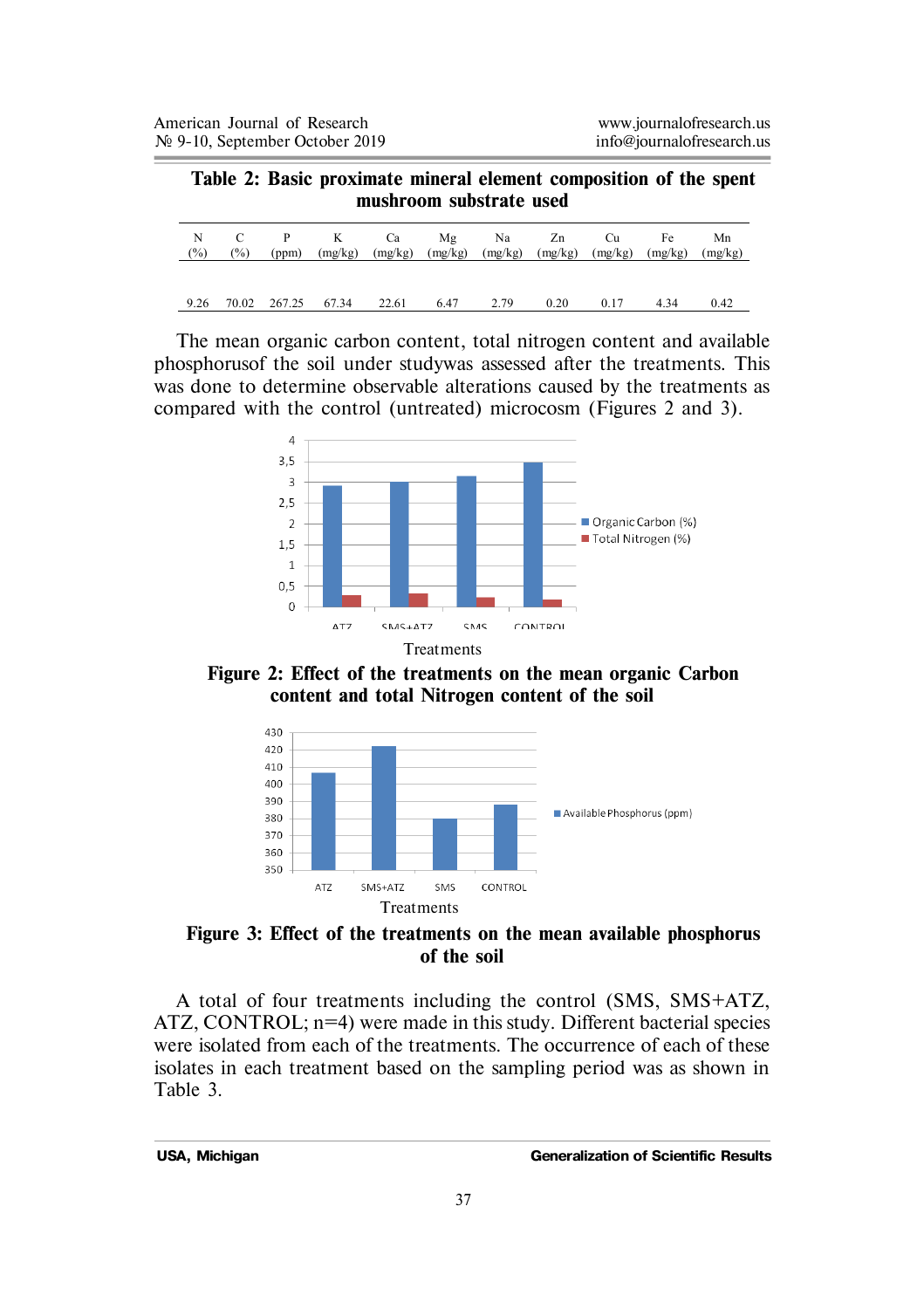No 9-10, September October 2019 American Journal of Research

www.journalofresearch.us<br>info@iournalofresearch.us

| <b>Treatment</b> | Week 0<br>(composite)                                                                                      | Week 2                                                                                                     | Week 4                                                                                                     | Week 6                                                                                                     |
|------------------|------------------------------------------------------------------------------------------------------------|------------------------------------------------------------------------------------------------------------|------------------------------------------------------------------------------------------------------------|------------------------------------------------------------------------------------------------------------|
| <b>SMS</b>       | Bacillus sp.<br>Pseudomonas sp.<br>Proteus sp.<br>Enterobacter sp.<br>Micrococcus sp.<br>Lactobacillus sp. | Bacillus sp.<br>Pseudomonas sp.<br>Proteus sp.<br>Enterobacter sp.<br>Micrococcus sp.<br>Lactobacillus sp. | Bacillus sp.<br>Pseudomonas sp.<br>Proteus sp.<br>Enterobacter sp.<br>Micrococcus sp.<br>Lactobacillus sp. | Bacillus sp.<br>Pseudomonas sp.<br>Proteus sp.<br>Enterobacter sp.<br>Micrococcus sp.<br>Lactobacillus sp. |
| $SMS+ATZ$        | Bacillus sp.<br>Pseudomonas sp.<br>Proteus sp.<br>Enterobacter sp.<br>Micrococcus sp.<br>Lactobacillus sp. | Bacillus sp.<br>Pseudomonas sp.<br>Proteus sp.<br>Micrococcus sp.                                          | Acinetobacter sp.<br>Bacillus sp.<br>Pseudomonas sp.<br>Enterobacter sp<br>Micrococcus sp                  | Acinetobacter sp.<br>Bacillus sp.<br>Pseudomonas sp.<br>Enterobacter sp<br>Micrococcus sp<br>Proteus sp.   |
| ATZ              | Bacillus sp.<br>Pseudomonas sp.<br>Proteus sp.<br>Enterobacter sp.<br>Micrococcus sp.<br>Lactobacillus sp. | Acinetobacter sp.<br>Pseudomonas sp.                                                                       | Acinetobacter sp.<br>Bacillus sp.<br>Pseudomonas sp.                                                       | Acinetobacter sp.<br>Bacillus sp.<br>Pseudomonas sp.<br>Micrococcus sp                                     |
| CONTROL          | Bacillus sp.<br>Pseudomonas sp.<br>Proteus sp.<br>Enterobacter sp.<br>Micrococcus sp.<br>Lactobacillus sp. | Bacillus sp.<br>Pseudomonas sp.<br>Proteus sp.<br>Enterobacter sp.<br>Micrococcus sp.                      | Bacillus sp.<br>Pseudomonas sp.<br>Proteus sp.<br>Enterobacter sp.<br>Micrococcus sp.<br>Lactobacillus sp  | Bacillus sp.<br>Pseudomonas sp.<br>Proteus sp.<br>Enterobacter sp.<br>Micrococcus sp.<br>Lactobacillus sp  |

A total of seven different bacteria were isolated from the various treatments in this study. The number of times each of the organisms occurred in the treatments across the four sampling periods (wk 0, wk 2, wk 4 and wk 6) was also represented in Table 4.

| heterotrophic bacterial diversity<br>(species richness) within the sampling period. |          |          |          |          |  |  |  |
|-------------------------------------------------------------------------------------|----------|----------|----------|----------|--|--|--|
| Treatments                                                                          | Week 0   | Week 2   | Week 4   | Week 6   |  |  |  |
| <b>SMS</b>                                                                          | 6(85.71) | 6(85.71) | 6(85.71) | 6(85.71) |  |  |  |
| SMS+ATZ                                                                             | 6(85.71) | 4(57.14) | 5(71.43) | 6(85.71) |  |  |  |
| ATZ                                                                                 | 6(85.71) | 2(28.57) | 3(42.86) | 4(57.14) |  |  |  |
| <b>CONTROL</b>                                                                      | 6(85.71) | 5(71.43) | 6(85.71) | 6(85.71) |  |  |  |

| Table 4: The effect of the treatments on the total culturable |
|---------------------------------------------------------------|
| heterotrophic bacterial diversity                             |
| (species richness) within the sampling period.                |

Diverse atrazine-degrading bacterial species were isolated from each of the two treatments containing atrazine (SMS+ATZ and ATZ). The atrazine degradation study revealed that not all the isolated heterotrophic bacteria possessed the necessary enzyme repertoire for the degradation of atrazine. Table 5 showed the bacterial diversity that were able to utilize atrazine as a nitrogen source, thus were isolated from Cit-Atz agar after 10 days incubation at 30°C.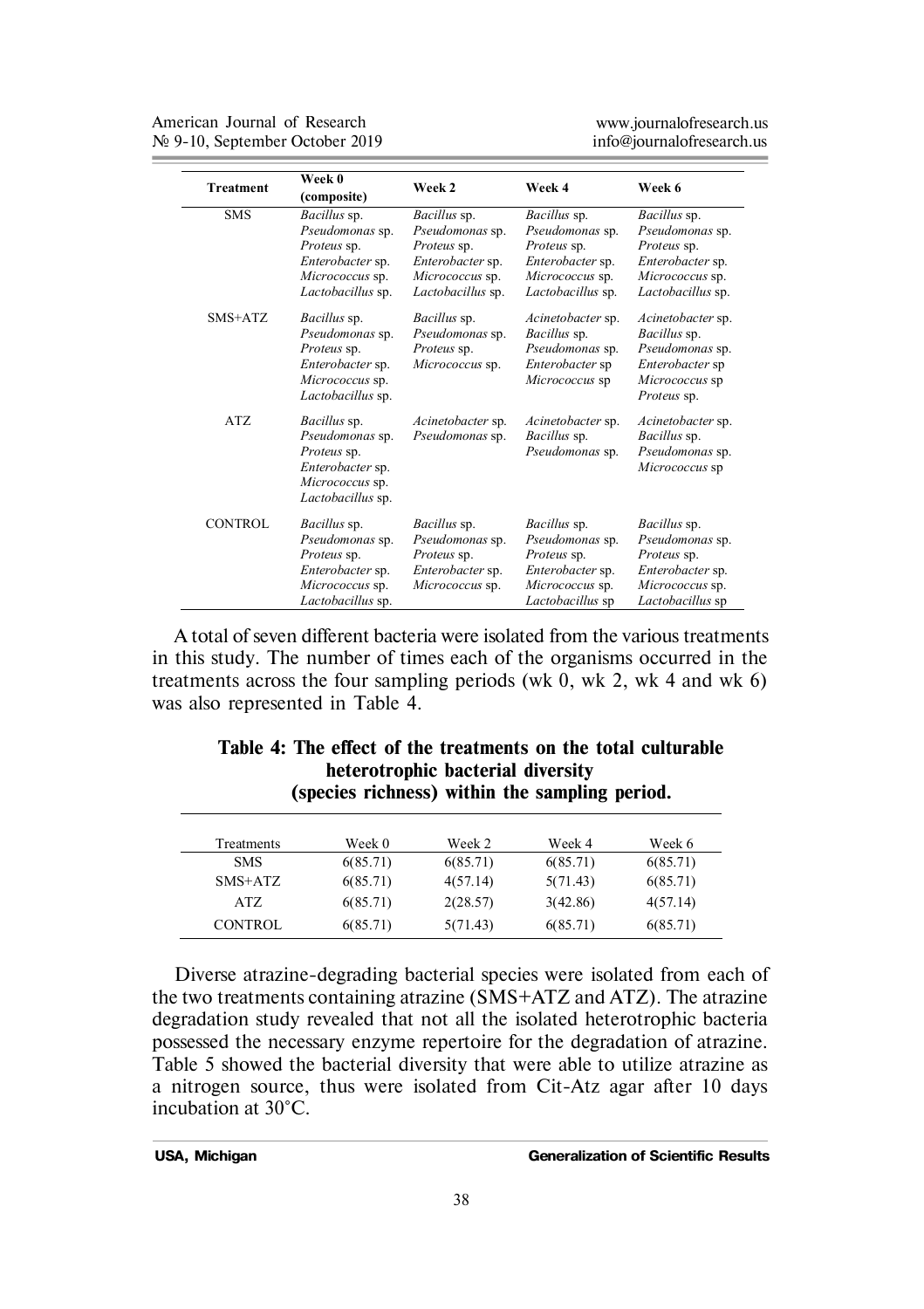|                           | Week              |                |        |                |                   | Week              |                     |
|---------------------------|-------------------|----------------|--------|----------------|-------------------|-------------------|---------------------|
| <b>Bacterial</b> isolates |                   | SMS+ATZ        |        |                | <b>ATZ</b>        |                   |                     |
|                           | $\overline{2}$    | $\overline{4}$ | 6      | 24             | 6                 |                   | Total frequency (%) |
| Acinetobacter sp.         |                   | $^{+}$         | $^{+}$ | $+$            | $^{+}$            | $^{+}$            | 5(83.33)            |
| Bacillus sp.              | $^{+}$            | $^{+}$         | $^{+}$ |                |                   | $^{+}$            | 4(66.67)            |
| Enterobacter sp.          | $^{+}$            |                | $^{+}$ |                |                   |                   | 2(33.33)            |
| Lactobacillus sp.         |                   |                |        |                |                   |                   | 0(0.00)             |
| Micrococcus sp.           |                   |                | $^{+}$ |                |                   |                   | 1(16.67)            |
| Proteus sp.               |                   |                |        |                |                   |                   | 0(0.00)             |
| Pseudomonas sp.           | $\qquad \qquad +$ | $^{+}$         | $^{+}$ | $\! +$         | $\qquad \qquad +$ | $\qquad \qquad +$ | 6(100.00)           |
| Diversity                 | 3                 | 3              | 5      | $\overline{c}$ | 2                 | 3                 |                     |

### **Table 5: The frequency (%) of the isolated culturable atrazinedegrading bacterial species within the sampling period**

Key:  $\dot{+}$  = Isolated;  $\dot{-}$  = Not isolated

Soil pH being an important factor of soil condition was monitored fortnightly till six weeks. The effect of the treatments on soil pH was recorded. The mean pH of the various treatments was as recorded in Figure 4.



**Figure 4: Effect of the treatments on soil pH**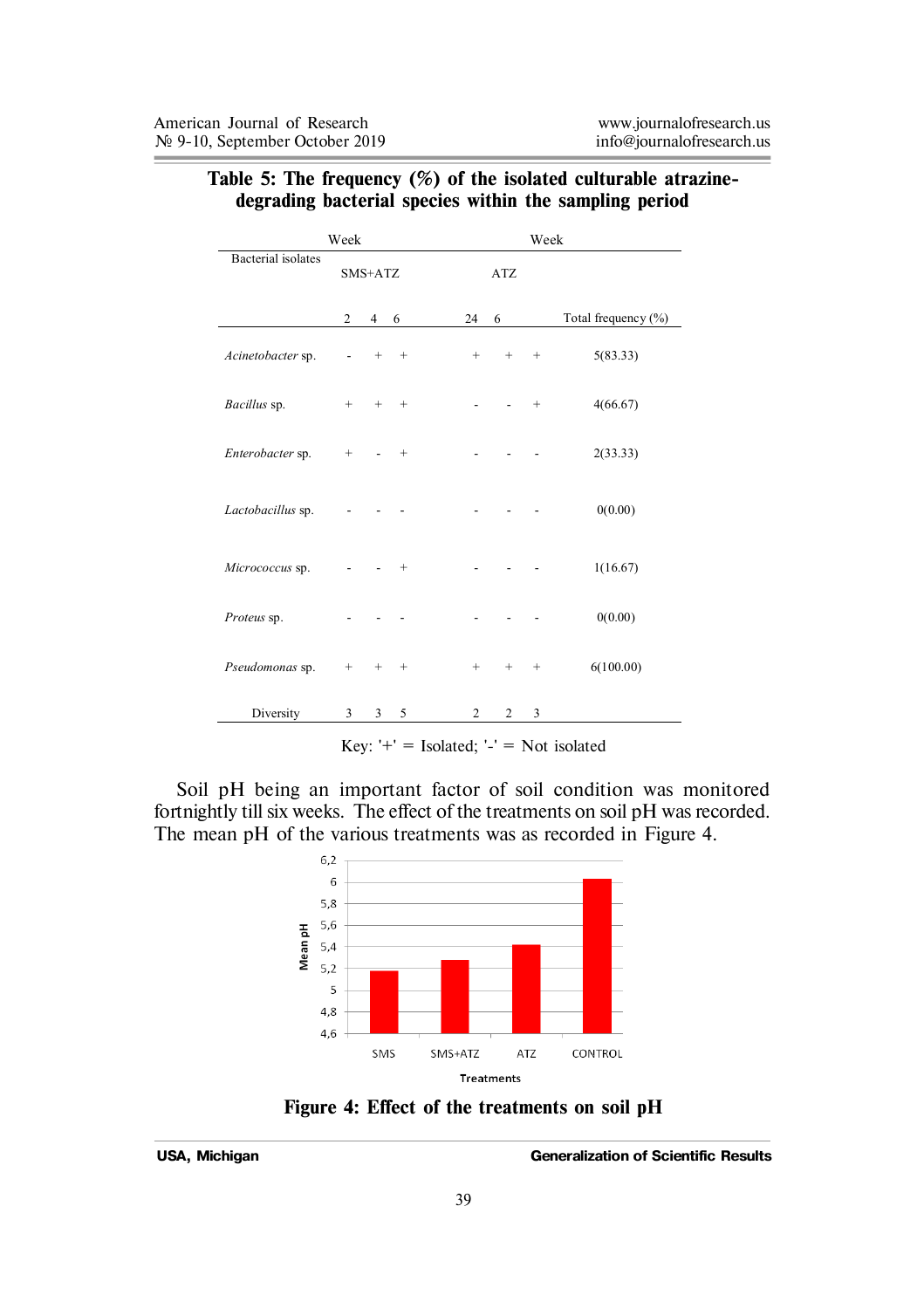The response of the culturable heterotrophic bacteria to the various treatments introduced into the soil was as shown in Figure 5. It also revealed the population dynamics with time.



**Figure 5: Total culturable heterotrophic bacterial population response to organic amendment and atrazine treatment**

### **DISCUSSION**

After amendment with SMS and spiking with atrazine, it was observed that the mean of the soil pH was significantly reduced at P<0.05 (Figure 4). The ANOVA showed significant  $(P<0.05)$ reduction in soil pH in all the treatments when compared with the value obtained in the control (6.03). In all the treatments; SMS (5.18), SMS+ATZ (5.28) and ATZ (5.42) the soil pH declined by 14.10 %, 12.44 % and 10.12 % respectively. This observation concurred with the work of Ayansina and Oso (2006) and Stanley et al. (2013) which reported a reduction in soil pH after atrazine application. Similarly, in 2015 Garcia-Delgadoet al., reported changes in soil chemistry due to the addition of sterilized spent Agaricus bisporus substrate (SSAS) which overtly resulted in a strong reduction in soil pH .Also, the decrease in soil pH as observed in this study is in line with Angelova et al. (2013) who

recorded a significantly declined soil pH after treatment with organic material (compost). The decrease in soil pH after treatment with hydrothermal sterilized organic matter was as a result of increased soluble organic matter which culminated in the production of low molecular weight(LMW) organic acids such as acetic acid (Quitainet al., 2002). However, contrariwise, Kaddous and Morgans (1986) reported an increase in soil pH after incorporation of spent mushroom substrate.

The treatments also caused significant  $(P<0.05)$  decline in the mean of the total organic carbon (TOC) content of the soil. Similarly, as observed by Sangodoyin and Amori (2013) in a degradation process during composting, the total organic carbon was affected which resulted in a decrease in carbon content in treatments when compared with the initial carbon content. However, there were other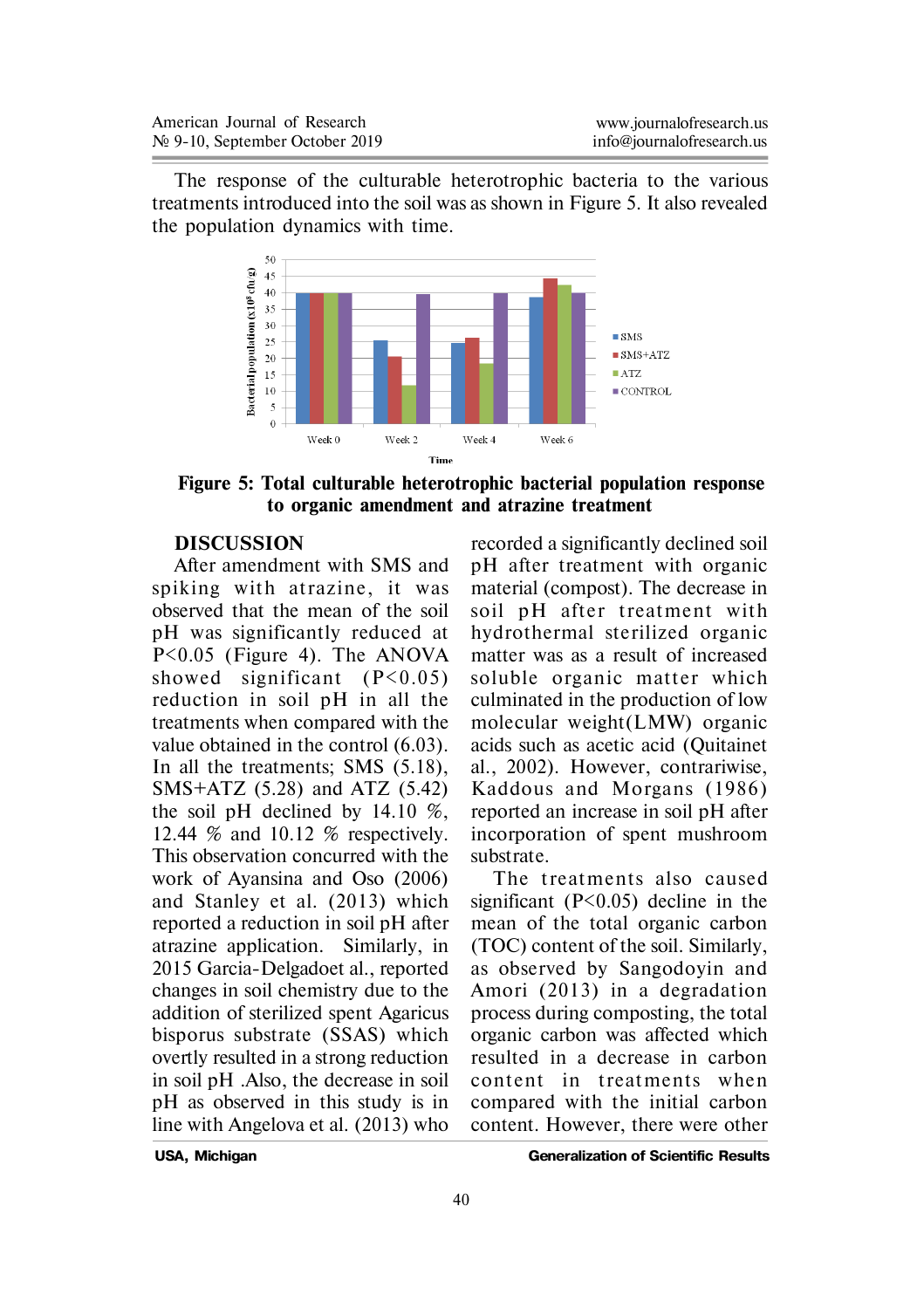studies where soil amendment with organic materials resulted to increased organic carbon (Swer et al., 2011; Abdelhafid et al., 2000a). The total nitrogen content of the soil under study was increased as a result of the treatments. Both atrazine and SMS contain nitrogen component. Therefore it is believed that their introduction to the soil must have improved the soil nitrogen content. This finding is consistent with Swer et al. (2011) who recorded significant increase in soil total nitrogen when an agricultural soil was amended using organic materials.

Phosphorus being a limiting nutrient during the breakdown of atrazine by bacterial degraders in the soil (Qiu et al., 2009) was also monitored.All the treatments but one (SMS only) indicated increase in the soil available Phosphorus (Figure 3). However the rise in Phosphorus level in the soil treated with SMS+ATZ and ATZ only, were not significant at P<0.05, Angelova et al. (2013) also recorded a similar effect (increased extractable phosphorus) when soil contaminated with heavy metal was treated with compost.

The culture dependent techniques used for the characterization of culturable heterotrophic bacteria in the study site revealed the presence of three gram positive (Bacillus sp., Lactobacillus sp., Micrococcus sp.) and four gram negative (Acinetobacter sp., Enterobacter sp., Proteus sp., Pseudomonas sp.)bacteria in the study site (Tables 3). Earlier study by Busswel (1994)

showed that SMS has the potential to stimulate the catabolic activities of indigenous bacteria by optimizing theirin situ growth conditions. In this study, soil treated with SMS only, gave the highest occurrence of these bacteria (85.71%). A decline (28.57%) in the total culturable heterotrophic bacterial diversity was observed in the microcosm treated with ATZ only, while the microcosm amendment with SMS (SMS+ATZ) ameliorated the perturbed soil by improving the bacterial diversity by 21.43% (Table 3 and 4). Oliver (2005) and Barer (1997) reported that xenobiotics (like herbicides) when applied to the soil have the tendency to exert bactericidal e ffect on microorganisms, make them dormant, or become viable but none culturable (VBNC). The isolation of Pseudomonas sp. in all the treatments was found outstanding among all the other isolates because it occurred at all the sampling periods, having 100% occurrence. Table 3 showed that Acinetobacter sp. occurred only in microcosms treated with atrazine. This suggests that atrazine has the potential to stimulate the culturability of latent bacteria that possess the ability of its utilization in the perturbed environment. In the other hand, as shown in Table 5, Micrococcus sp., Proteus sp., Enterobacter sp., and Lactobacillus sp. were not isolated in the soil microcosm treated with atrazine only (ATZ) after two weeks of application till week 6. This clearly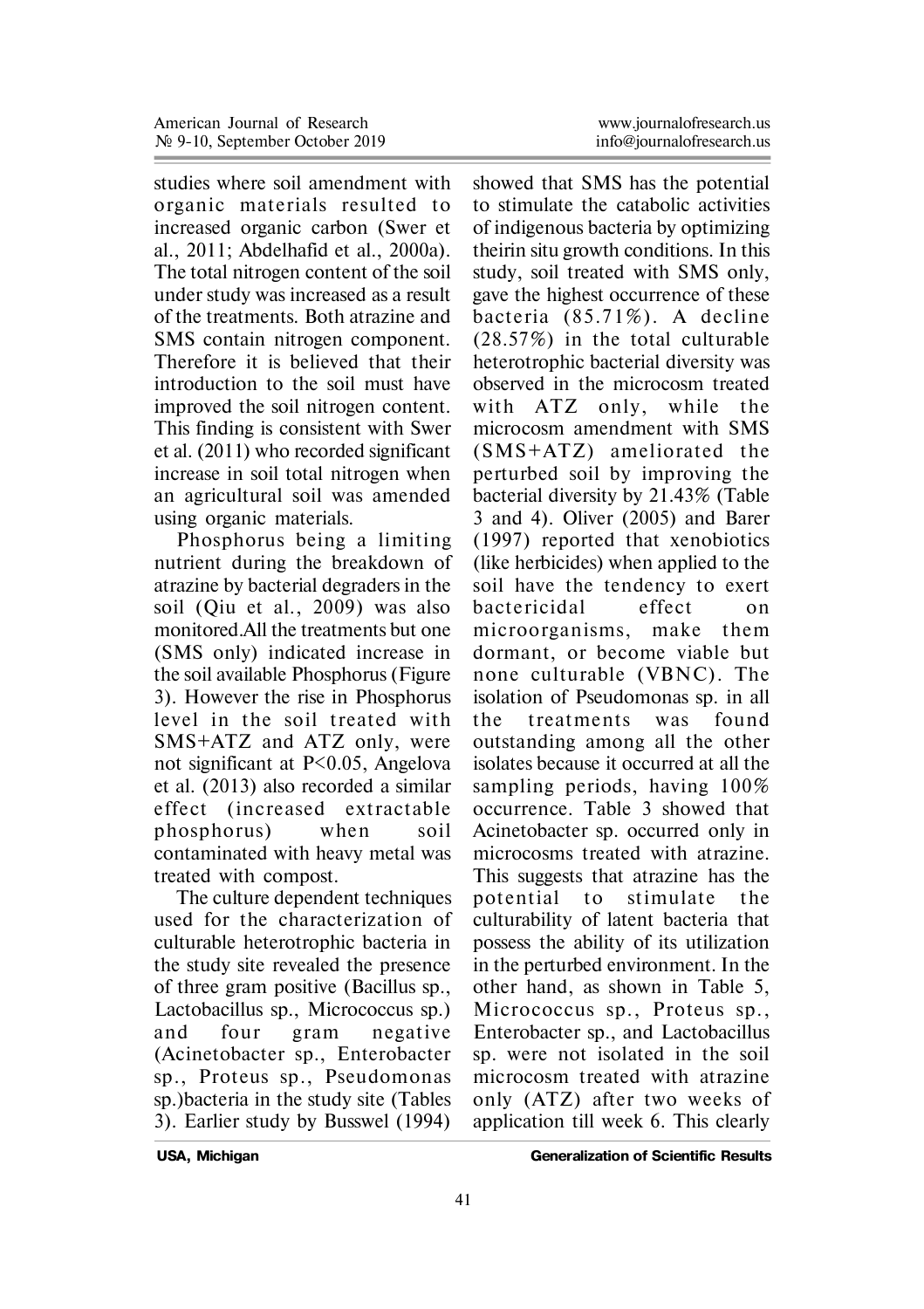supports the effect of atrazine on soil bacterial community as reported by earlier studies (Stanley et al., 2013; Ayansina et al., 2003). However, Enterobacter sp. and Micrococcus sp. were isolated at weeks 2 & 6, and week 6 respectively in the amended soil (SMS+ATZ). Soil amendment using organic wastes as stated by Coleres, (2005), has the capability to restrict contaminant availability to microorganisms leading to the evolution of microbial population that specialize in accessing bound contaminants. Although there was a progressive improvement in bacterial diversity with time in the impacted soil (ATZ) ( $n = 7$ ; week  $2 = 2$ , week 4  $= 3$ , week  $6 = 4$ ) however, in the impacted soil amended with SMS (SMS+ATZ) showed a higher rate of recovery in bacterial diversity (n  $= 7$ ; week  $2 = 4$ , week  $4 = 5$ ; week 6  $= 6$ ) (Table 4).

An initial significant  $(P<0.05)$ reduction in the total culturable heterotrophic bacterial population was observed in all the treatments. From the results obtained in this study, it is evident that both atrazine application and amendment with the sterilized SMS has the ability to thrust an initial decline in soil pH (Stanley et al., 2013; Angelova et al., 2013; Quitain et al., 2002; Garcia-Delgadoet al., 2015). In a study, 'Effect of pH on soil bacterial diversity', Cho et al. (2016) reported that the pH values ranging between 6 and 8 are optimum for bacterial growth. Fernandez-Calvino and Baath (2010) had a similar report

www.journalofresearch.us

in their study. Therefore, the observable cause of the reduction in bacterial population was the drop in soil pH being the resultant effect of the treatments. However, a gradual recovery with time in bacterial population was observed (week 2:  $SMS = 25.50 \times 10^8 \text{ cft}(g)$  $SMS+ATZ = 20.75$  x 10<sup>8</sup> cfu/g,  $ATZ = 11.90 \times 10^8 \text{ cfty/g; week 4:}$  $SMS = 24.80 \times 10^8 \text{ cfty/g},$  $SMS+ATZ = 26.30 \times 10^8 \text{ cftu/g},$  $ATZ = 18.50 \times 10^8 \text{ cfty/g; week 6:}$  $SMS = 38.65$  x  $10^8$  cfu/g,  $SMS+ATZ = 44.50 \times 10^8 \text{ cfu/g},$  $ATZ = 42.40 \times 10^8 \text{ cfu/g}.$  No significant (P<0.05) difference was observed in the mean bacterial population between weeks 2 and 4, but the mean bacterial population at week 6 was significantly higher (at P<0.05) than those obtained at weeks 2 and 4 (Figure 5). The high bacterial population observed at week six in ATZ was as result of the proliferation of naturally selected atrazine degraders within the soil. Soil treated with SMS+ATZ had the highest bacterial population at week six. This was as result of the numerous effect of the organic material on the soil. Firstly, the SMS improved the nutritional condition and water-holding capacity of the perturbed soil which encouraged bacterial activity. Nutrition is an important factor in the synthesis and growth ofcells in enzyme activities, which when enhanced will lead to multiplication of pollutant degraders, and culminate in the dissi pation of pollutants from the environment (soil). Also, earlier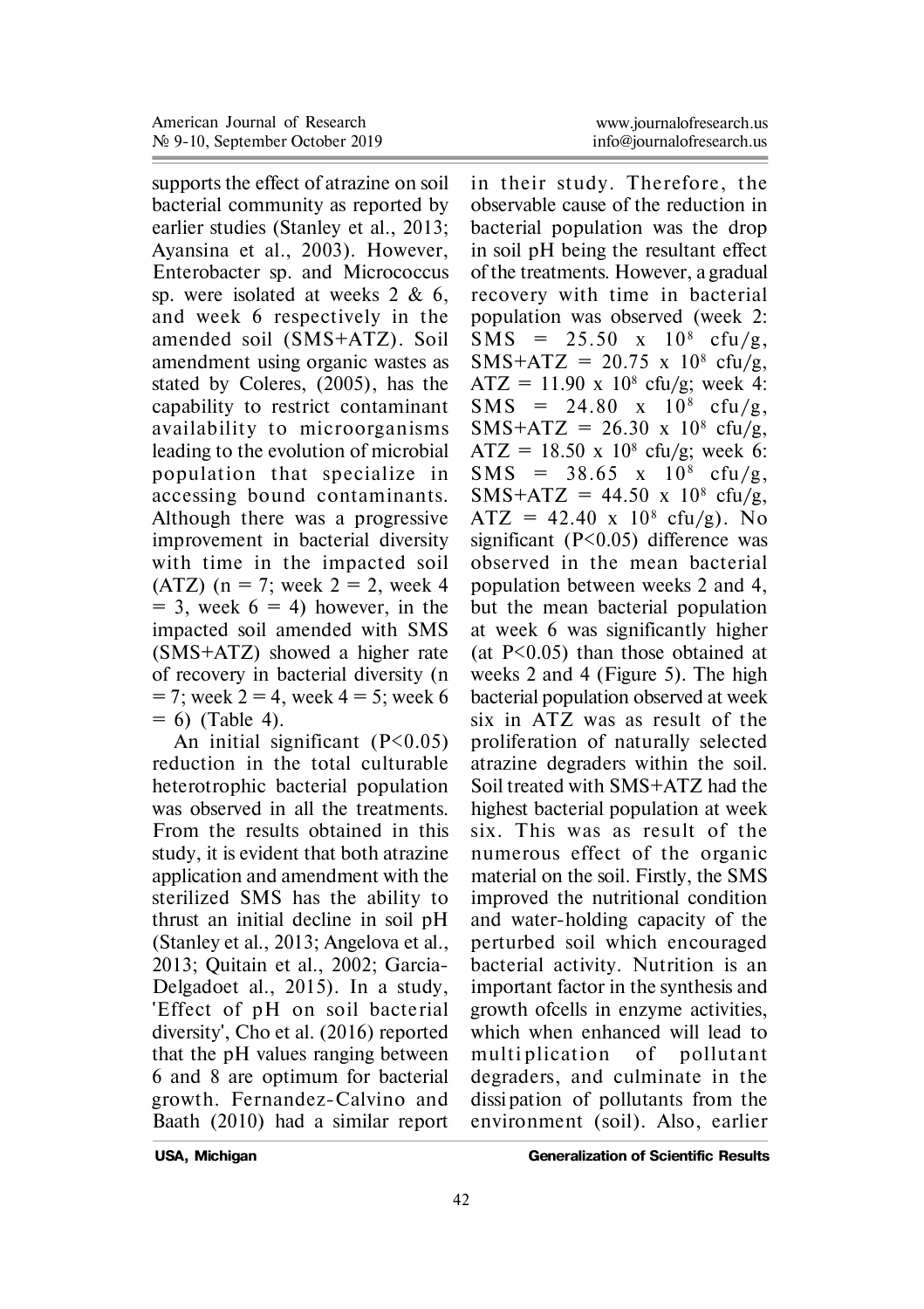researchers (Garcia-Delgadoet al., 2015; Coleres, 2005) have reported that organic matters when incorporated into a polluted soil have the ability to adsorb/bind contaminants, thus limiting their interactions and effect on immediate soil microorganisms.

#### **CONCLUSION**

The study showed that soil amendment with SMS had more positive effect on the inherent soil microbiota (bacteria) towards achieving the goal of atrazine degradation. Similarly, The addition of organic amendments such as fly ash, pig manure, sewage sludge, have been proved to be effective in lowering the pollutant (metal) toxicity of soil and provides slow release of nutrient sources such as N, P, K (Wong, 2003;Chiu et al., 2006) which at the long run promote bacteria activity. Our earlier study (Stanley et al., 2013) reported www.journalofresearch.us

of reduced bacterial population in atrazine impacted soil. From the light of this study, the reduction was because the soil do not possess bacteria with necessary enzyme repertoire to utilize the pollutant as a source of nutrient. However, from this study and other studies (Maduike and stanley 2018; Moorman et al., 2001), the reduction in bacterial diversity due to herbicide application was evident, but a natural selection process occured which allowed the multiplication of the few bacteriathat possess the ability to utilize atrazine even in the impacted soil (ATZ). This was succinctly manifested in the result shown in Figure 5.The reuse of spent mushroom substrate as a biofertilizer to stimulate the enzyme activities and proliferation of degraders for the biodegradation of atrazine in atrazine-polluted soil is feasible.

#### **References**

Abdelhafid R, Houot S, and Barriuso E. (2000). Dependence of atrazine degradation on C and N availability in adapted and non-adapted soils. Soil Biology and Biochemistry, 32:389-401.

Ahlawat OP, Gupta P, Kumar S and Sharma, DK. (2010). Bioremediation of fungicides by spent mushroom substrate and itsassociated microflora. Indian J. Microbiology, 50(4): 390-395.

Ahlawat OP, Manikandan K, Sagar MP, Rai D and Vijai, B. (2011). Effect of composted button mushroom spent substrate on yield, quality and disease incidence of Pea (Pisum sativum). Mushroom research, 20 (2): 87-94.

Angelova VR, Akova VI, Artinova NS, and Ivanov KI. (2013). The effect of organic amendments on soil chemical characteristics. Bulgarian Journal of Agricultural Science, 19 (5): 958-971

Atrazine Risk Characterization Document, California Environmental Protection Agency. Office of Environmental Health Hazard Assessment, Pesticide and Environmental Toxicology Section, 2001.

Ayansina ADV and Oso BA. (2006). Effect of two commonly used herbicides on soil micro flora at two different concentrations. African Journal of Biotechnology, 5(2): 129-132.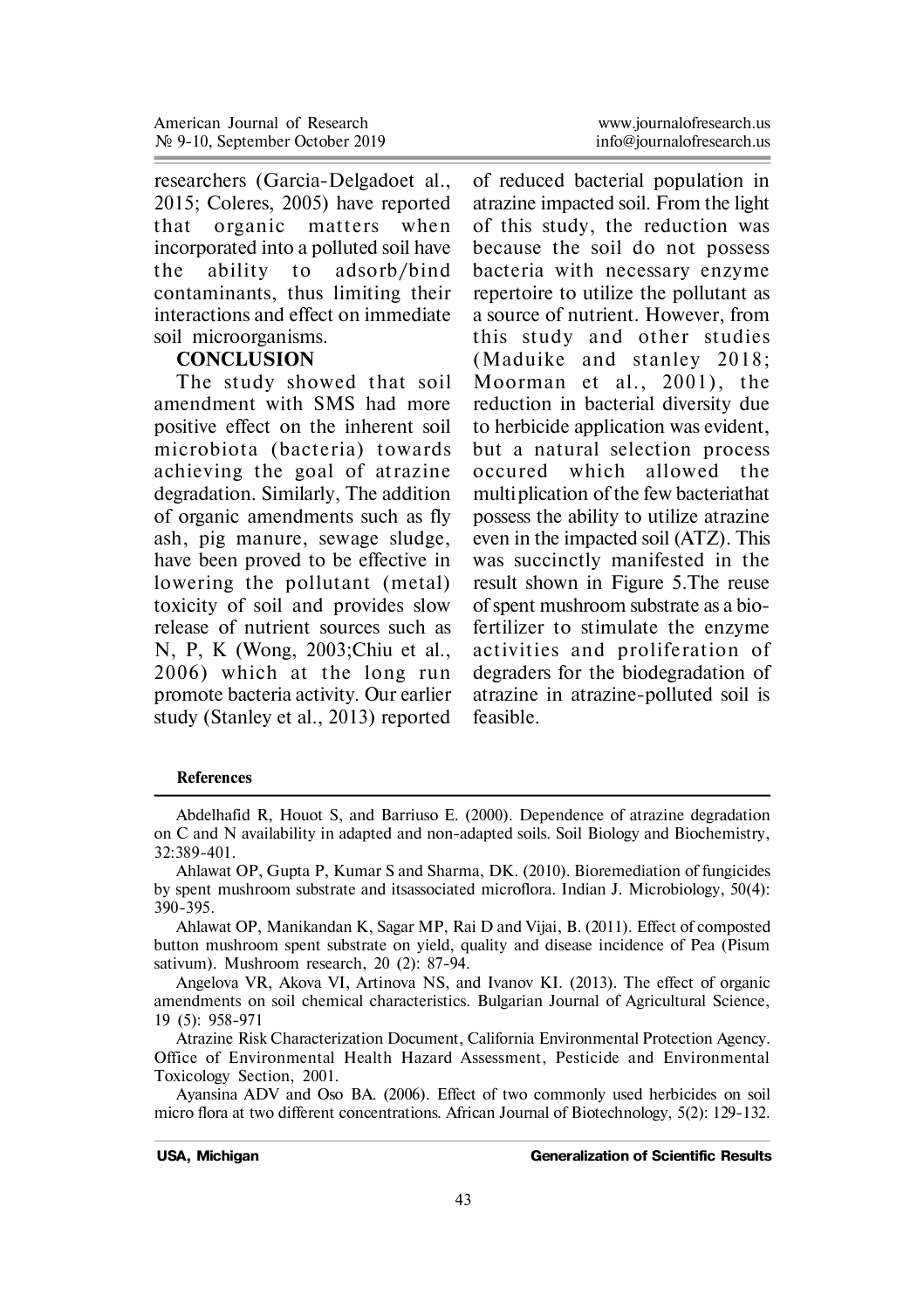| American Journal of Research   | www.journalofresearch.us  |
|--------------------------------|---------------------------|
| № 9-10, September October 2019 | info@iournalofresearch.us |

Barer MR. (1997). Viable but non-culturable and dormant bacteria: time to resolve an oxymoron and a misnomer? Journal of Medical Microbiology, 46: 629-631.

Behki R, Topp E, Dick W, and Germon P. (1993). Metabolism of the herbicide atrazine by Rhodococcus strains. Applied and Environmental Microbiology, 59: 1955- 1959.

Bouquard C, Ouazzani J, Prom? JC, Michel-Briand Y, and Pl?siat P. (1997). Dechlorination of atrazine by a Rhizobium sp. isolate. Applied and Environmental Microbiology, 63: 862-866.

Buswell JA.(1994). Potential of spent mushroom substrate for bioremediation purposes. Compost Sci. Util. 2(3):31-36

Chiu KK, Ye ZH, Wong MH. (2006). Growth of Vetiveria zizanioides and Phragmities australis on Pb/Zn and Cu mine tailings amended with manure compost and sewage sludge: A greenhouse study. Bioresour. Technol. 97, 158-170.

Cho S, Kim M and Lee Y. (2016). Effect of pH on soil bacterial diversity. Journal of Ecology and Environment ; 40:10 DOI 10.1186/s41610-016-0004-1.

Coleres GM. (2005). Soil Organic Matter-Driven Selection of Atrazine-Degrading Microbial Population. http://www.reis.usda.gov./webcrisprojectpages/195956

Delgado CG, Eymar E. (2014). Use of spent mushroom substrate (Agaricus bisporus)in bioremediation of historically contaminated soil:impact on microbial community and PAH removal. The 3rd Sustainable Remediation Conference - Ferrara (Italy), September 17-19.

Devers M., El Azhari N, Kolic NU, and Martin-Laurent F. (2007). Detection and organization of atrazine-degrading genetic potential of seventeen bacterial isolates belonging to divergent taxa indicate a recent common origin of their catabolic functions. FEMS Microbilogy letters, 273: 78-86.

Fernandez-Calvino D and Baath E.(2010). Growth response of the bacterial community to pH in soils differing in pH. FEMS Microbiology Ecology banners, 73(1): 149-156.

Garcia-Delgado C, Yunta F and EymarE. (2015). Bioremediation of multi-polluted soil by spent mushroom (Agaricus bisporus) substrate: Polycyclic aromatic hydrocarbons degradation and Pb availability.Journal of Hazardous Materials, 300: 281-288.

Giardi MT, Giardina MC and Filacchioni G. (1985). Chemical and biological degradation of primary metabolism of atrazine by a Nocardia strain. Agriculture Biology and Chemistry, 49: 1551-1558.

Guthrie RK and Davis EM.(1985). Biodegradation of effluents. In: Mizrahi A, Van Wezel AL (eds) Advances in biotechnological processes, vol 5. Alan Liss, New York, pp 149-152

Hernandez M, Morgante V, Avila M, Villalobos P, Miralles P, Gonzalez M, and Seeger M.(2008). Novels-triazine-degrading bacteria isolated from agriculturalsoils of central Chile for herbicide bioremediation.Electronic Journal of Biotechnology, 11(5) DOI: 10.2225/vol11-issue5

Hui S, Yan H, Qing X, Renyuan Y, Yongqiang T. (2013). Isolation, characterization, and antimicrobial activity of endophytic bacteria from Polygonum cuspidatum. African Journal of Microbiology Research. 7(16):1496-1504.

Kaddous FGA and Morgans AS. (1986). Spent mushroom compost and deep litre fowl manure as a soil ameliorant for vegetables. In Proc. of Surface Soil Management, Rotorua, New Zealand, pp. 138-147.

Kudsk P, and Streibig JC. (2003). Herbicides: A two-edged sword. Weed Research.43: 90-102.

Maduike EM and Stanley HO.(2018). Biostimulation of Atrazine-impacted Soil Using Cassava Peel Waste Considering the Associated Soil Bacteria. Asian Journal of Biotechnology and Bioresource Technology. 3(1): 1-12. DOI: 10.9734/AJB2T/2018/40086